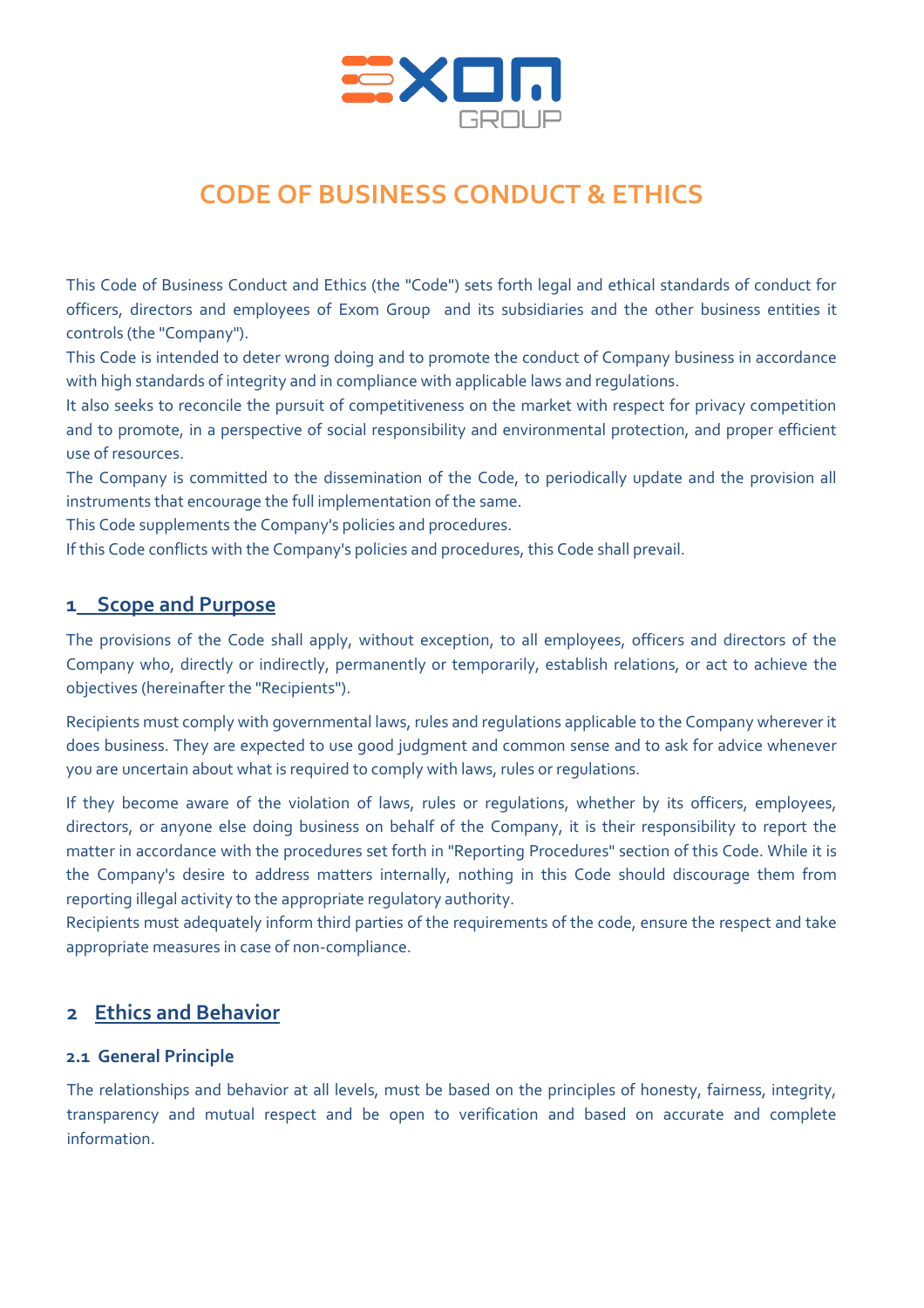

# **2.2 Honest and Ethical Conduct**

The Company maintains a relationship of trust and mutual fidelity with each of its employees. Recipients should endeavor to deal honestly, ethically and fairly with the Company's suppliers, customers, competitors and employees.

In this sense, the duty of loyalty to each employee prohibits to:

- 1. take jobs employed by third parties, consultancies or other responsibilities on behalf of third parties, without the prior written consent of the Company he/she belongs
- 2. carry out activities contrary to the interests or incompatible with the duties of his/her company responsibilities
- 3. disseminate news likely to undermine the image and the interests of the Company

Finally, this Code is an essential part of the employment contract between the Company and any of its employees, officers or directors.

## **2.3 Conflicts of Interest**

Recipients must act in the best interests of the Company and its stockholders. They must refrain from engaging in activity or having a personal interest that presents a "conflict of interest" with those of the Company or that could interfere with their ability to make impartial decisions, safeguarding the best interests of the same.

A conflict of interest occurs whenever they (or their spouse, child or anyone living in their home) have an interest that prevents them from performing their Company duties and responsibilities honestly, objectively and effectively.

It is recipient's responsibility to disclose transactions or relationships that reasonably could be expected to give rise to a conflict of interest to the General Manager or, in case of an executive officer or director, to the Board of Directors, who are responsible for determining whether a conflict of interest exists.

In relations between the Company and third parties, the recipients must act in accordance with ethical and legal issues. Reports must be managed without resorting to illegal means.

Any kind of practice of corruption, illegitimate favors, collusion, requests of personal advantage for himself or for others, is explicitly prohibited.

#### **2.4 Confidentiality**

Recipients must maintain the confidentiality of information entrusted to them by the Company and other companies, including our clients and suppliers, unless disclosure is authorized or legally mandated. Unauthorized disclosure of confidential information is prohibited.

Recipients should take appropriate precautions to ensure that confidential or sensitive business information, whether it is proprietary to the Company or another company, is only communicated to people who need to know such information in order to perform their responsibilities for the Company and is not communicated to anyone outside the Company unless an appropriate confidentiality agreement is in place.

By way of example and not limited to, the following are considered confidential information: projects work plans including commercial, industrial and strategic information related to know-how and technological processes, financial operations, operational strategies, investment strategies and divestment, operating results, the personal data of employees and lists of customers, suppliers and employees.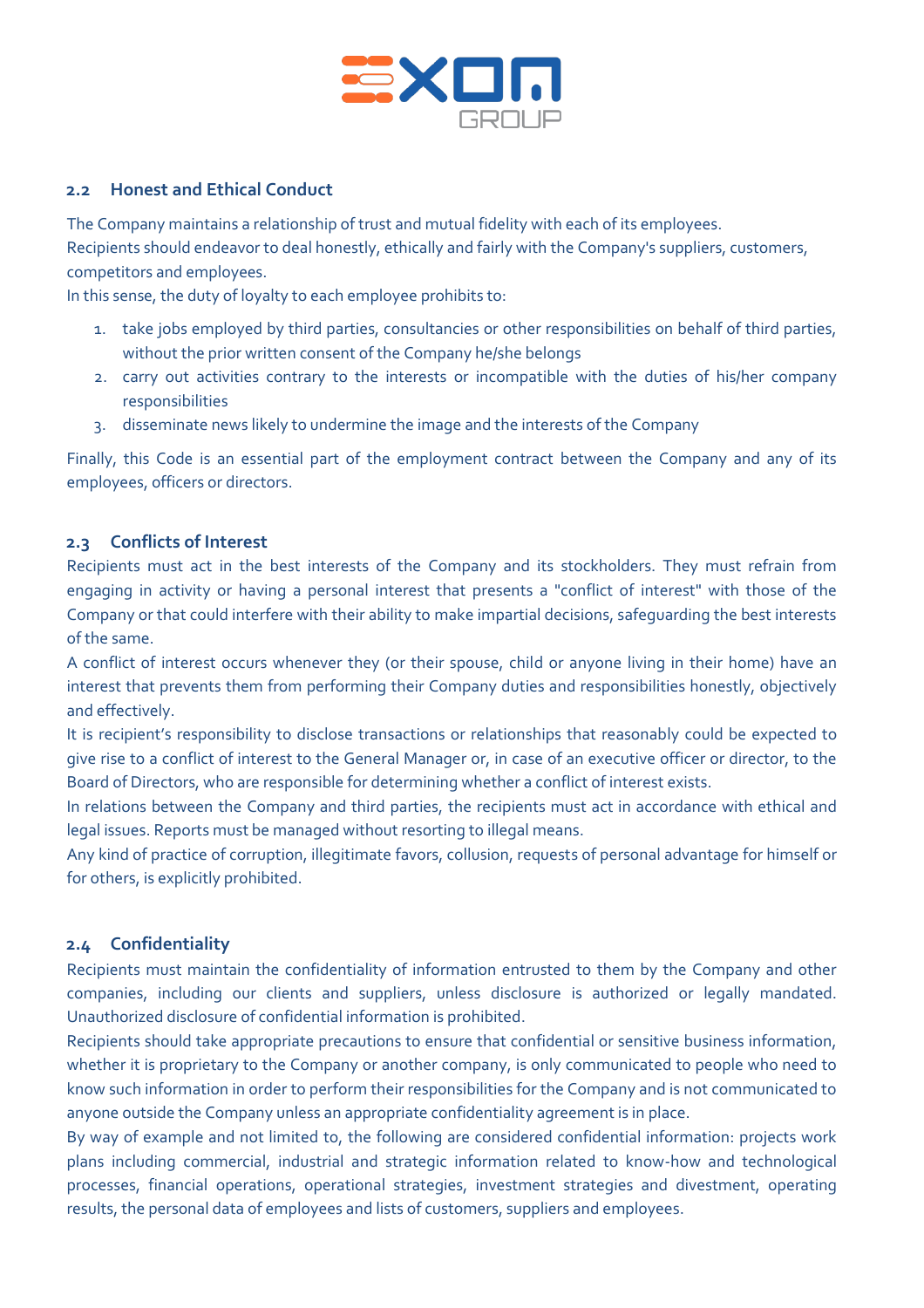

Moreover, in accordance with the law on privacy, recipients must commit to protect the information generated or acquired and to avoid any misuse or unauthorized use.

Confidential information assumes significant relevance when "price sensitive", defined as information that are not of public domain and which, if made public, could significantly influence the price of financial instruments. This information, in accordance with the rules relating to '"insider trading," should in no way be used to take advantages of any kind, whether direct or indirect, immediate or future, personal or assets.

The disclosure of "price sensitive" information should be according to the procedures adopted by Company, only by authorized individuals, and in each case in accordance with the applicable provisions and in compliance with the principles of equality and contextual information.

#### **2.5 Gifts and Gratuities**

The use of Company funds or assets for gifts, gratuities or other favors to recipients or government officials is prohibited, except to the extent such gifts are in compliance with applicable law and Company policy, are of nominal value and not given in consideration or expectation of action by the recipient. The receipt of gifts from customers, suppliers or other people doing or seeking to do business with the company by the recipient or any member of his immediate family is similarly prohibited except to the extent such gifts are in compliance with applicable law and Company policy, are of nominal value and not given in consideration or expectation of action by the recipient.

Bribes and kickbacks are criminal acts, strictly prohibited by law. Recipient must not offer, give, solicit or receive any form of bribe or kickback anywhere in the world. He/she must not in any way violate the provisions of any applicable national law .

## **2.6 Protection of the Person**

The Company, in all the countries it operates, conducts its activities in accordance with the applicable legislation regulating the working conditions. As part of their duties, all recipients commit themselves to conduct their activities based on risk prevention and on health and safety protection of themselves, their colleagues and third parties.

The relationship between the Company employees must be based on the principles of peaceful coexistence and must be held in mutual respect for the rights and freedoms of others. In particular, should not be made discrimination or victimization on grounds of nationality, religious beliefs, political and trade union language and sex. In this way, employees must actively work together to maintain an atmosphere of mutual respect for the dignity and reputation.

The relationships between the different levels of responsibility must be carried out with honesty and fairness, in accordance with the secrecy. The heads of organizational units must exercise related powers received with objectivity and balance, giving appropriate care to the welfare and professional development of their employees.

In turn, all employees must give full cooperation to their superiors, diligently observing the provisions of the assigned work.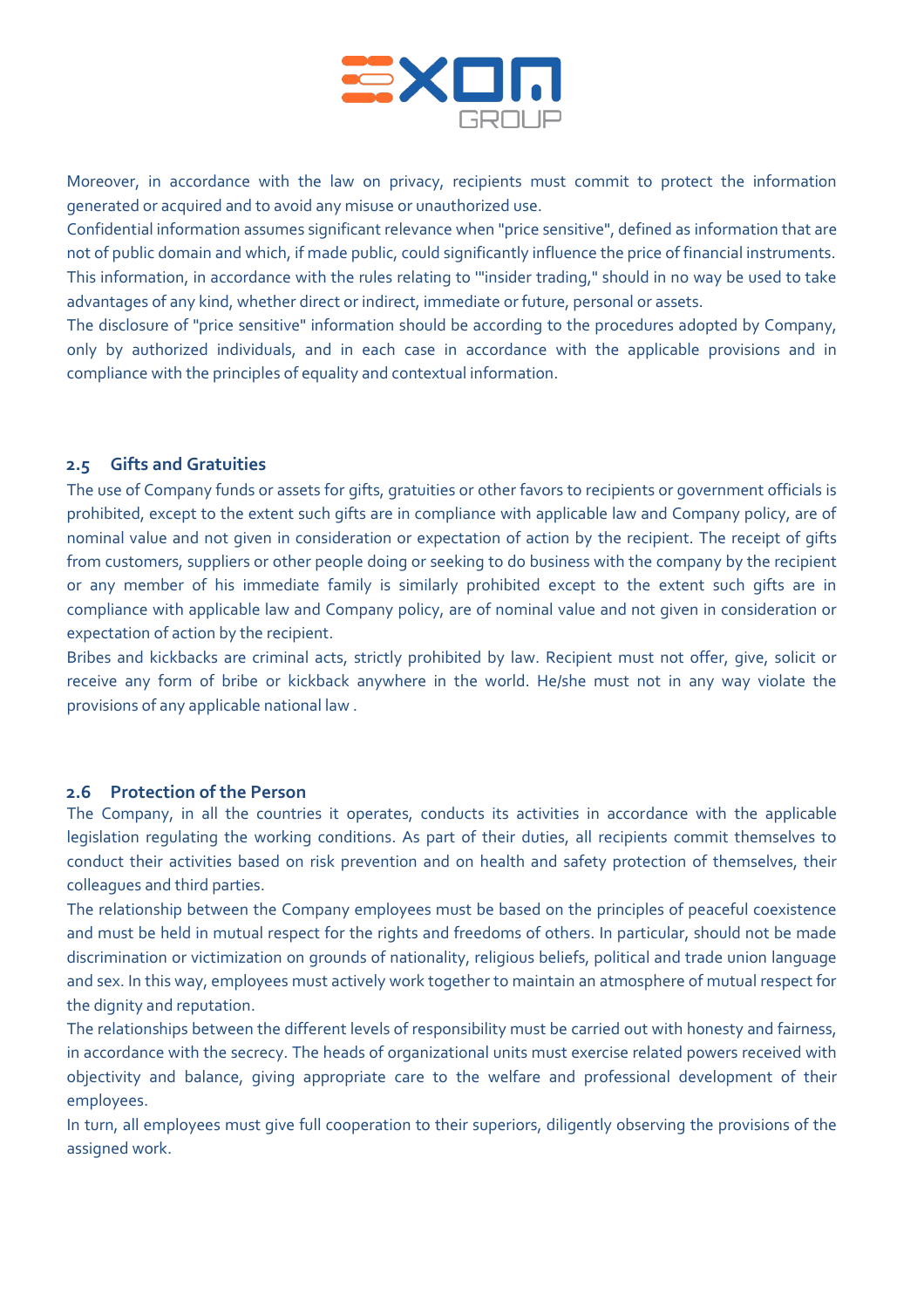

## **2.7 Environmental Protection**

Recipients, in the performance of their duties, undertake to respect the laws in force to protect and promote environmental protection and also to conduct their activities with the proper use of resources and with the full respect for the environment.

# **2.8 Protection and Proper Use of Corporate Assets**

All recipients should seek to protect the Company's assets. They must use the Company's assets (tangible and intangible resources and services, including the human resources) only for the legitimate business purposes of the Company and not for the personal benefit of them or anyone else.

None of the assets and resources of the Company may be used for purposes other than those indicated by the relevant company instructions.

#### **2.9 Control Processes**

Recipients must be aware of the existence of controlling procedures and must be aware of the contribution that these procedures provide to the achievement of company objectives and efficiency.

The responsibility to create a system of effective internal control is common to all operating levels; therefore all employees in their respective functions are responsible for the definition, implementation and correct operation of the controls related to their operating areas.

#### **2.10 Accuracy of Books and Records and Public Reports**

Accurate information is essential to the Company's ability to meet legal and regulatory obligations. It is the policy of the Company to provide full, fair, accurate, timely and understandable disclosure in reports and documents filed with, or submitted to all competent authorities.

All operations and transactions must be properly recorded, authorized, verifiable, legitimate, consistent and appropriate in order to ensure traceability and accountability.

Information included in the "periodic reports", both general and detailed, should follow the principles of transparency, fairness, completeness and accuracy.

Company books, records and accounts shall be maintained in accordance with applicable regulations and standards and accurately reflect the true nature of the transactions they record. The financial statements of the Company shall conform to generally accepted accounting rules and the Company's accounting policies. No undisclosed or unrecorded account or fund shall be established. No false or misleading entries shall be made in the Company's books or records, and no disbursement of corporate funds or other corporate property shall be made without adequate supporting documentation.

Recipients may report complaints or concerns regarding accounting, internal accounting controls or auditing matters in accordance with the procedures set forth in "Reporting Procedures" section of this Code.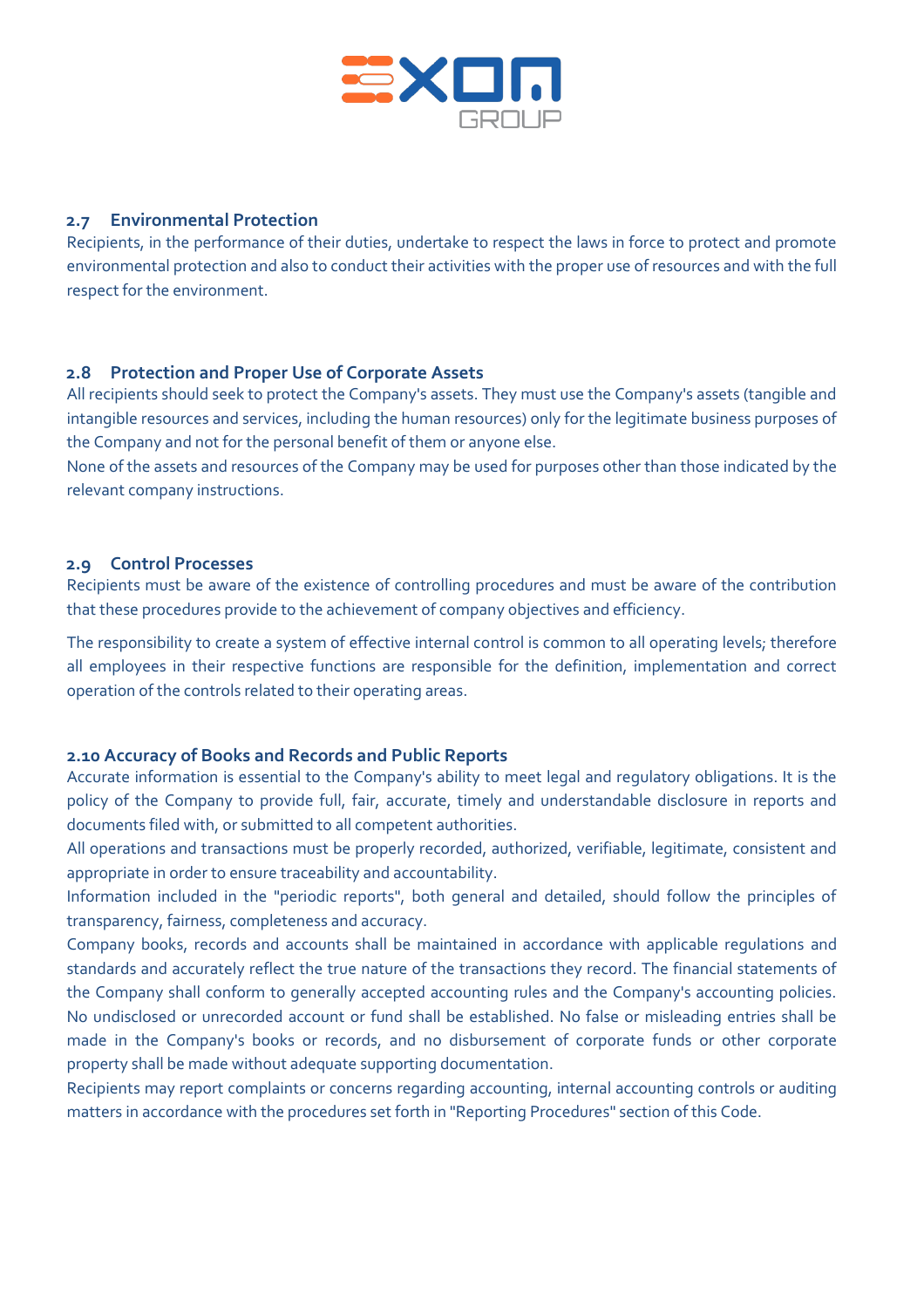

#### **2.11 Dealings with Independent Auditors**

Recipients shall not, directly or indirectly, make or cause to be made materially false or misleading statements to an accountant in connection with any audit, review or examination of the Company's financial statements or the preparation or filing of documents or reports.

Recipients shall not, directly or indirectly, omit to state material facts that are necessary to keep the statements made by them in connection with the audit, review or examination of the

Company's financial statements or the preparation or filing of documents or reports.

Similarly, recipients shall not, directly or indirectly, cause another person to omit to state material facts that are necessary to keep the statements made by them in connection with the audit, review or examination of the Company's financial statements or the preparation or filing of documents or reports.

Recipients shall not, directly or indirectly, take any action to coerce, manipulate, mislead or fraudulently influence any independent public or certified public accountant engaged in the performance of an audit or review of the Company's financial statement.

# **3 Ethical Standards in relation to Third Parties**

#### **3.1 Suppliers**

The selection of suppliers and the determination of the conditions of purchase must be made on the basis of a transparent and objective assessment which takes into account, among other things, the price, the ability to provide and ensure adequate level of service, and also the honesty and integrity of the supplier.

Recipients may not accept gifts, gifts or similar, if not directly attributable to normal courtesy and provided a low nominal value.

Should an employee receive proposals for benefits from a supplier, he/she must immediately inform his/her supervisor.

#### **3.2 Relations with Public Institutions**

The assumption of engagements with public administration and public bodies is reserved exclusively for business functions and authorized employees.

Recipients must not promise or offer to public officials or employees of the Public Administration or public institutions payment or goods to promote the interests of the Company.

Should recipients receive requests or offers of benefits from public officials, they must immediately inform their superior (if recipients are employees), or the internal reference (if recipients are part of a third party), respectively.

Recipients who, as part of their tasks, have a relationship with public institutions, should carefully check in advance, that, what has been stated or certified in the interest of the company, is true and correct.

#### **3.3 Political Organizations and Unions**

The Company does not, in principle, give contributions to political parties, committees and political organizations and unions.

When a contribution is deemed appropriate in the public interest, the company determines whether it is admissible under the relevant laws.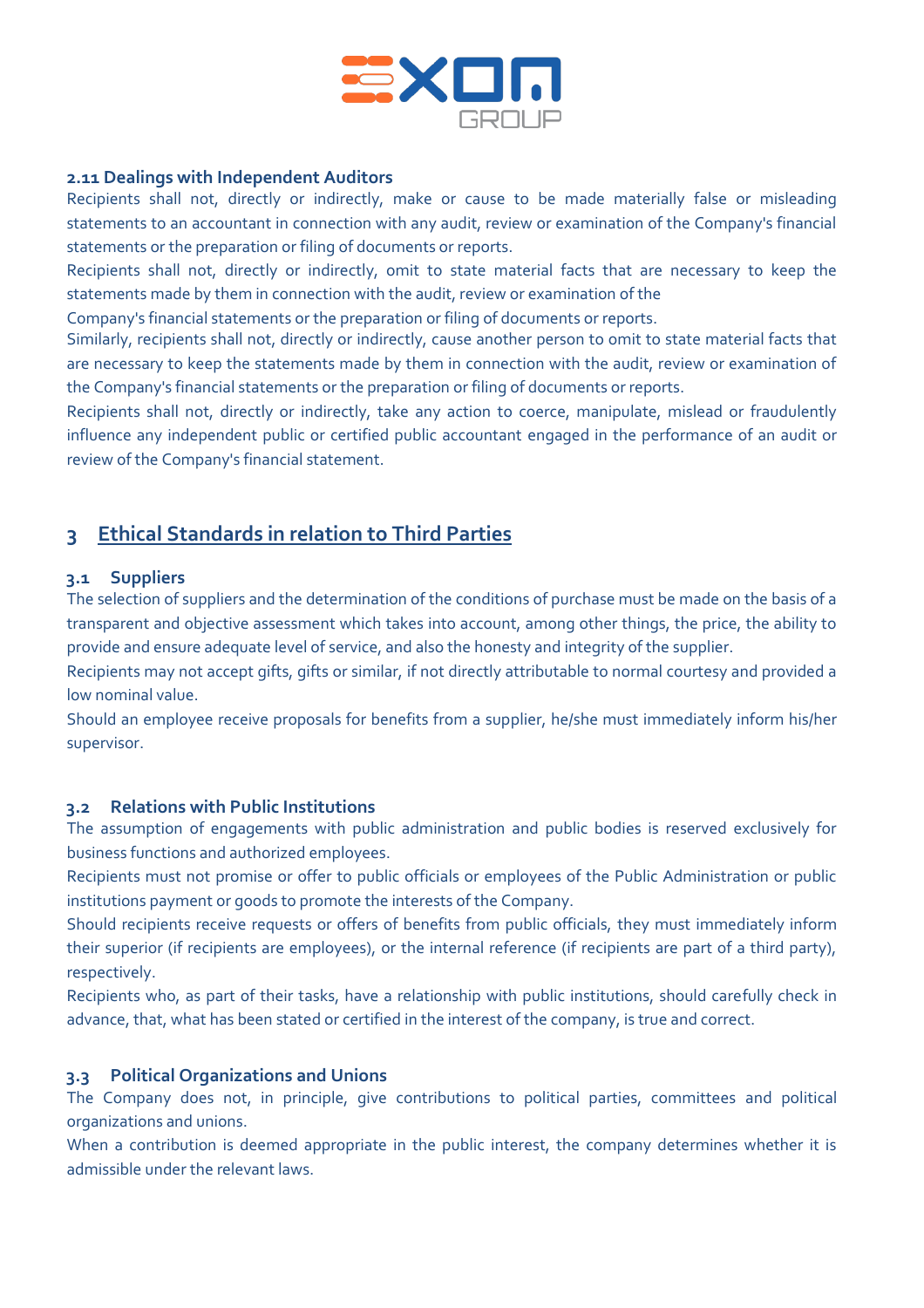

All contributions must, however, be made strictly in accordance with the laws and properly recorded. Recipients must recognize that any form of involvement in political activities takes place on a personal basis, within their own time, at their own expense and in accordance with the laws in force.

# **3.4 Relationship with the Media**

Only the Company's authorized spokespersons may respond to inquiries concerning the Company from the media, market professionals (such as securities analysts, institutional investors, investment advisers, brokers and dealers) and security holders.

Anyone who receives inquiries of such nature must decline to comment and refer the inquirer to his supervisor or one of the Company's authorized spokespersons.

Participation in the name of the company to committees and associations of any kind, be they scientific, cultural or industrial, must be properly authorized and formalized in writing, in accordance with the procedures.

The information and communications provided must be truthful, complete, accurate, transparent and consistent.

# **3.5 Reporting Procedures**

Every recipient has the responsibility to report suspected violations and express concerns regarding compliance with this Code.

Recipients who are aware of conduct or circumstances that violate applicable law or this Code should notify his or her supervisor or the General Manager. Supervisors who receive a report of a suspected violation of applicable law or this Code must inform the General Manager.

The Company will not discipline, discriminate against or retaliate against anyone who makes a report, unless it is determined that the report was made in bad faith or with knowledge that it was false.

Suspected violations of applicable law and this Code and concerns and complaints regarding accounting, internal accounting controls or auditing matters may be confidentially or anonymously reported to the General Manager by letter, telephone or email.

While the Company prefers that the recipient identifies him-/herself when reporting violations, anonymous reporting of complaints and concerns may be done confidential by email **(openboard@exomgroup.com**).

Regardless of whether a complaint or concern is submitted anonymously, the Company will strive to keep reports and the identity of people cooperating with investigation as confidential as reasonably possible.

## **3.6 Violation of the Code and Sanctions**

Failure to comply with applicable law or this Code may result in disciplinary action including, but not limited to, reprimands, warnings, probation or suspension without pay, demotions, salary reductions, discharge and restitution.